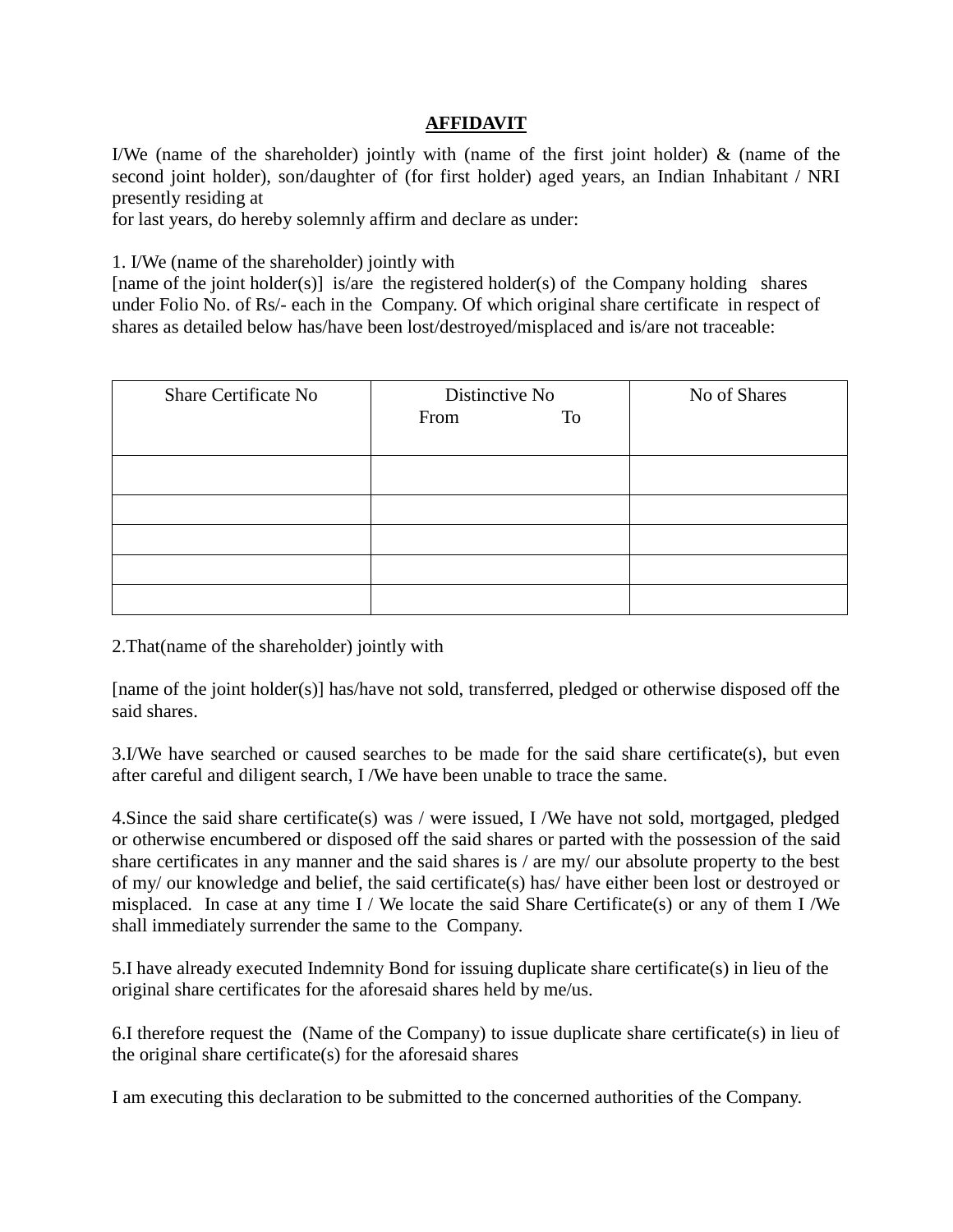## **VERIFICATION**

I hereby state that whatever is stated herein above are true to the best of my knowledge.

Solemnly affirmed at ------------------------------

On this --------- day of ------- 20 . (Signature of the shareholder/s)

Deponent

Identified by me Before Me

Advocate Notary Public